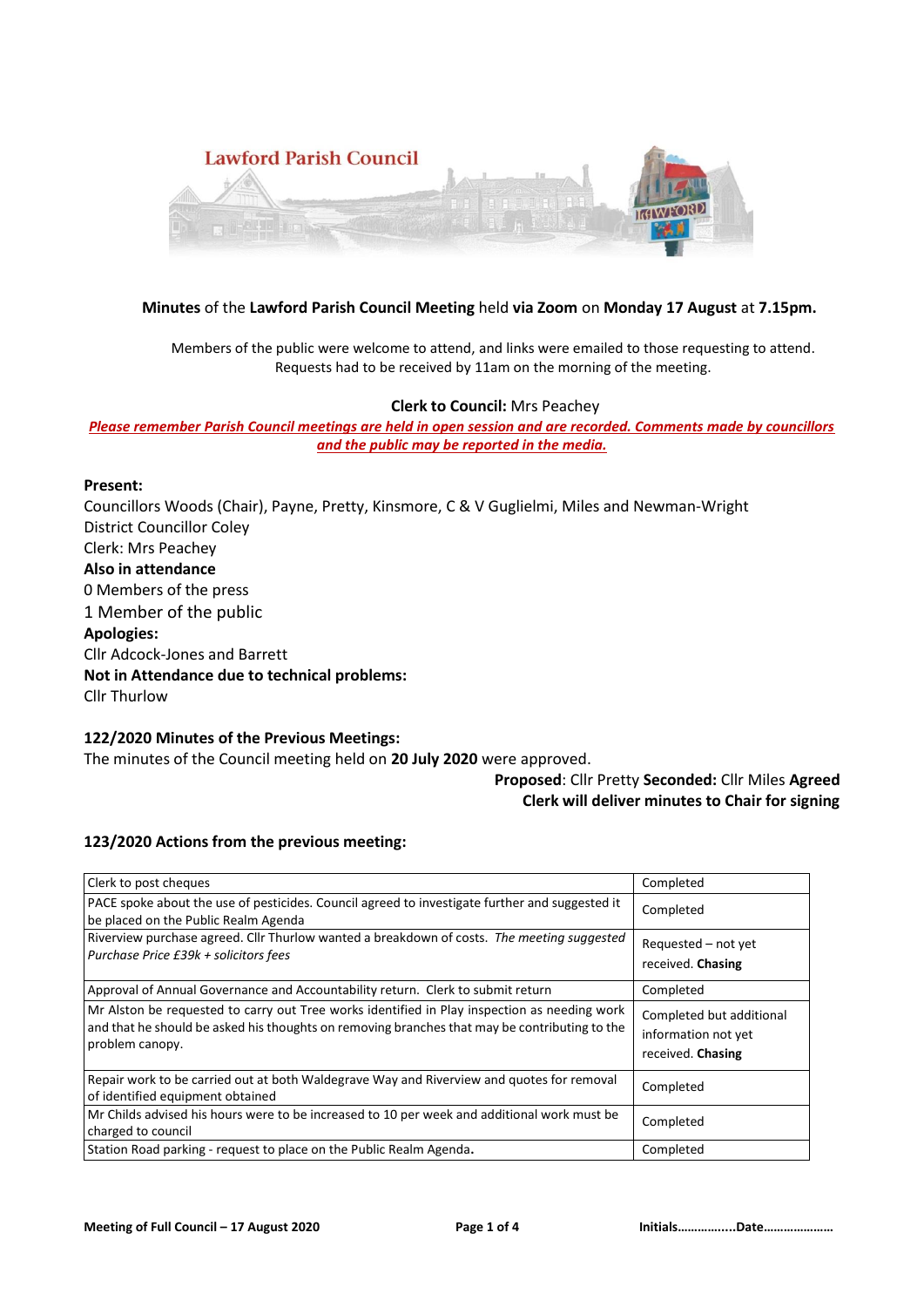| Cllr C Guglielmi to enquire of TDC if a tree could be planted in Owls Flight Dell in memory of a<br>resident.                                                                                     | Unknown       |
|---------------------------------------------------------------------------------------------------------------------------------------------------------------------------------------------------|---------------|
| Advise Chelmsford Motor club Council has no objection to the proposed Rally and suggest a<br>representative be invited to Council's meeting to update council once plans had been put in<br>place | Now Completed |
| It was proposed council purchase the Defibrillator through the First Responders.                                                                                                                  | Completed     |
| It is proposed that all reference to a 'Personnel Committee' be amended to<br>'Administration Committee' in council's Standing Orders.                                                            | Completed     |

## **123/2020 Declarations of Interest:**

Cllr C Guglielmi 126/2020 b) Zoom monthly payment

### **124/2020 Public Voice:**

A member of the public from PACE, who spoke at the July meeting, added information relating to pesticides and suggested an alternative to the use of Pesticides be adopted and that increased weediness has to become more acceptable. Chair suggested this be taken to Public Realm to see if there are viable alternatives. *For note: the only areas in Lawford that council spray are footpaths leading to the School Lane recreation ground. The walkways are narrow and of soil. They are sprayed approximately once per month to reduce the growth of nettles and brambles which residents have complained about.* **Action - Clerk**

### **125/2020 Reports were circulated as they became available and published on council's Website:**

- a) The District Councillor
- b) The County Councillor
- c) Crime report

Cllr C Guglielmi advised the meeting he had been in contact with the police in relation to an incident in Wignall Street on Friday evening and will circulate the report he received.

### **126/2020 Administration Committee:** *(Minutes circulated to council)*

- a) For information; ICO Affiliation DDR £35.00 annual reduction of £5 if DDR was set up
- **b) Councils expenditure:**

 **Note:** cheques were signed as in previous months *(checked and signed by three councillors in isolation)* 

|                                                                       |                                              | <b>Amount</b> | <b>VAT</b> | £        |               |
|-----------------------------------------------------------------------|----------------------------------------------|---------------|------------|----------|---------------|
| E-on Energy                                                           | Streetlights                                 | 395.94        | 79.19      | 475.13   | n/a           |
| E-on Energy                                                           | <b>Tennis Courts</b>                         | 8.65          | 0.43       | 9.08     | n/a           |
| <b>BT</b>                                                             | <b>Office Communications</b>                 | 35.08         | 7.01       | 42.09    | n/a           |
| Ogilvie Hall                                                          | Monthly Rent for the Parish Office           | 500.00        | 0.00       | 500.00   | n/a           |
| Information                                                           | Data Protection Annual Fee £40.00            |               |            |          |               |
| Commissioner's Office                                                 | - £5 deduction for paying by DD              | 35.00         | 0.00       | 35.00    | n/a           |
|                                                                       |                                              |               |            |          | Cha           |
| Items of Expenditure to be approved and cheques signed by Councillors |                                              |               |            | £        | <b>Number</b> |
| <b>Monthly Salaries</b>                                               | Clerk                                        | 1,070.33      | 0.00       | 1,070.33 | 104695        |
| <b>Inland Revenue</b>                                                 | Paid Quarterly<br>June/Sept/December / March | 0.00          | 0.00       | 0.00     | n/a           |
| Cllr C Guglielmi                                                      | For monthly payment of Zoom<br>package       | 43.99         | 0.00       | 43.99    | 104691        |
|                                                                       | Handyman + rubbing down &                    |               |            |          |               |
| Dave Childs                                                           | painting play equipment                      | 1,150.00      | 0.00       | 1,150.00 | 104692        |
| A&J Lighting                                                          | 26-28 Waldegrave Way                         | 151.00        | 30.20      | 181.20   | 104693        |
| Landscape Services                                                    | 2118 & 2122                                  | 1,050.00      | 210.00     | 1,260.00 | 104694        |

i. A list of expenditure was circulated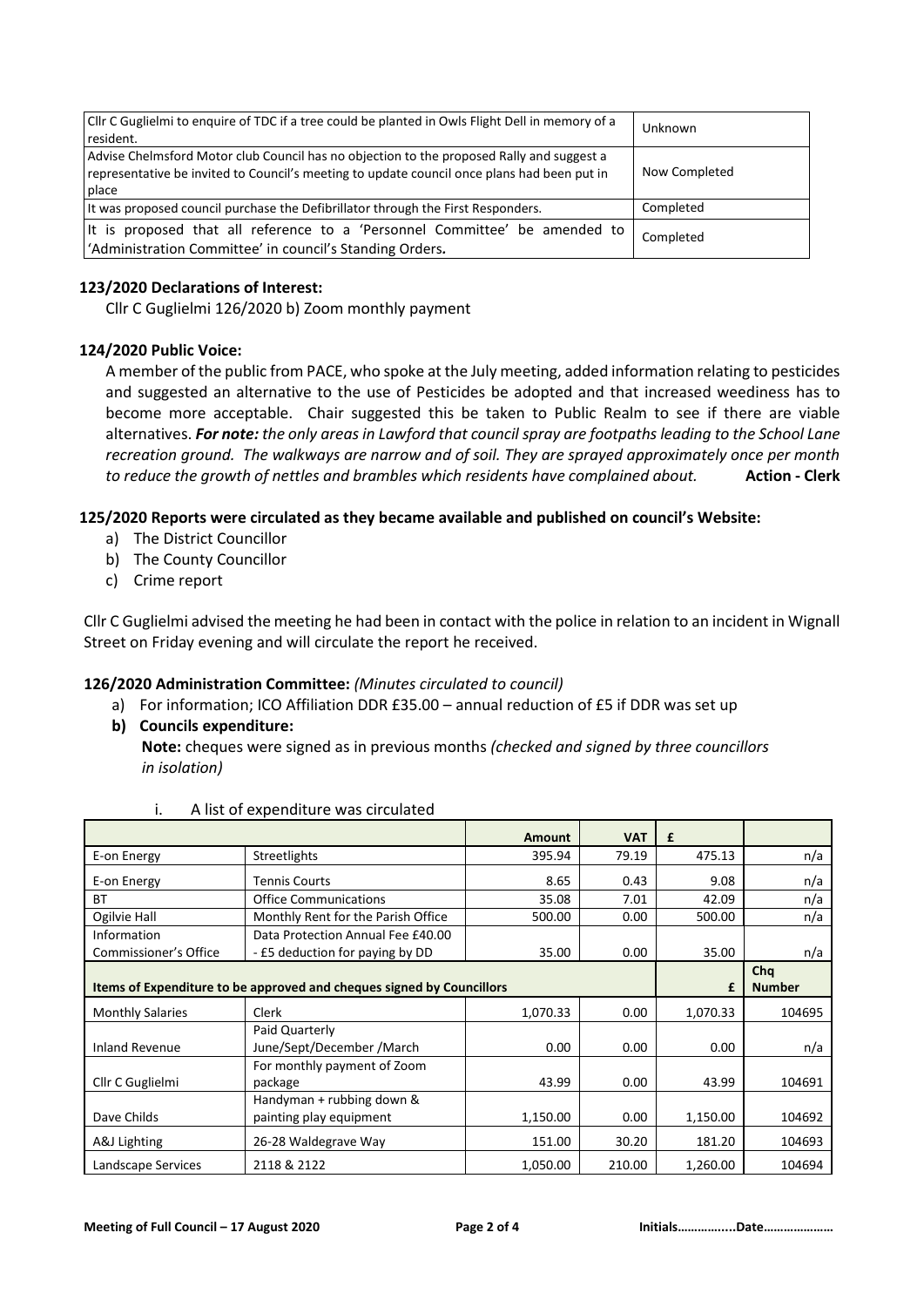|                  | Web hosting x 3 months, Website    |          |        |           |        |
|------------------|------------------------------------|----------|--------|-----------|--------|
| VCS Websites Ltd | updates & Help with mailing groups | 150.00   | 0.00   | 150.00    | 104696 |
| Acorn Village    | Grant funding                      | 1.000.00 | 0.00   | 1.000.00  | 104697 |
|                  | Covid signs for playgrounds - chq  |          |        |           |        |
|                  | reissued as 104684 issued in July  |          |        |           |        |
|                  | was returned by bank with reason   |          |        |           |        |
| Signs Made Easy  | 'Poor quality image'?              | 363.00   | 72.60  | 435.60    | 104698 |
|                  | Supply missing chain at            |          |        |           |        |
|                  | Waldegrave. Remove                 |          |        |           |        |
|                  | climber/rocket and slide at School |          |        |           |        |
| Playquip         | Lane                               | 1,607.00 | 321.40 | 1,928.40  | 104699 |
|                  | <b>Monthly Spend</b>               | 7,559.99 | 720.83 | £8,280.82 |        |

Checked by Cllr Barrett, 1st signature Cllr Miles, 2nd signature Cllr Pretty.

# **Proposed**: Cllr Pretty **Seconded:** Cllr Miles **Agreed Action-cheques to be posted**

**ii.** In line with audit guidelines *(approved at Full council August 2018)* the first councillor the invoices and cheques are delivered to will **verify invoices** and the **prepared cheques agree, confirmed by initialling expenditure spreadsheet, cheques, and invoices with green ink.** 

**For information:** *Cheque number 104684 issued last month to 'Signs Made Easy' was cancelled by the bank. The reason given was 'Poor Quality Image' (?) The Co-operative Bank have issued confirmation for council's Audit Trail. Another cheque, number 104698 was issued by council this month.*

# **127/2020 Planning:** *Minutes circulated to council*

### *i.**Applications 03/08/20*

20/00930/FUL, Mr Joel Ivell, Eastbrae, Hungerdown Lane, Lawford, CO11 2JN *Proposed first floor extension over garage and low-level roof alterations with the addition of roof lights and bi fold doors.* **No objection**

**Proposed**: Cllr V Guglielmi **Seconded:** Cllr Payne **Agreed**

### *ii. Applications 10/08/20*

20/00976/FUL, Mr & Mrs M Pearce, 69 Hungerdown Lane, Lawford, CO11 2LX *Proposed erection of a detached dwelling and cart lodge.* **No objection**

**Proposed**: Cllr V Guglielmi **Seconded:** Cllr Miles **Agreed**

### **iii. For Information Only**

20/01000/CMTR Extension of Lawford C of E Primary School. *Cllr C Guglielmi advised he and Cllr Coley had supported the on-line consultation and that they would also support the forthcoming committee consultation. It was also brought to council's attention that Highfields School were inviting parents to object to the application on the grounds Highfield School should be expanded*.

### **iv. Determinations**

| 20/00477/FUL              | Mr & Mrs O Forster | Removal of conditions 3, 4                              | 57 Harwich Road               |
|---------------------------|--------------------|---------------------------------------------------------|-------------------------------|
| Approval - Full           |                    | and 9 of permission granted                             | Lawford                       |
| 28.07.2020                |                    | under application                                       | Manningtree                   |
|                           |                    | 14/01878/FUL (originally                                | Essex                         |
|                           |                    | approved under                                          | CO11 2LP                      |
| <b>Delegated Decision</b> |                    | 13/00876/FUL) to allow the                              |                               |
|                           |                    | retention of the existing                               |                               |
|                           |                    | dwelling and access.                                    |                               |
| 20/00598/FUL              | Mr Todd Horwood    | Proposed 4 bed detached                                 | Land adjacent 56 Harwich Road |
| Approval - Full           |                    | house and garage                                        | Lawford                       |
| 27.07.2020                |                    | (resubmission of application                            | Manningtree                   |
|                           |                    | 20/00157/FUL with revised                               | Essex                         |
| Delegated Decision        |                    | vehicular access and<br>associated parking facilities). | CO11 2LS                      |